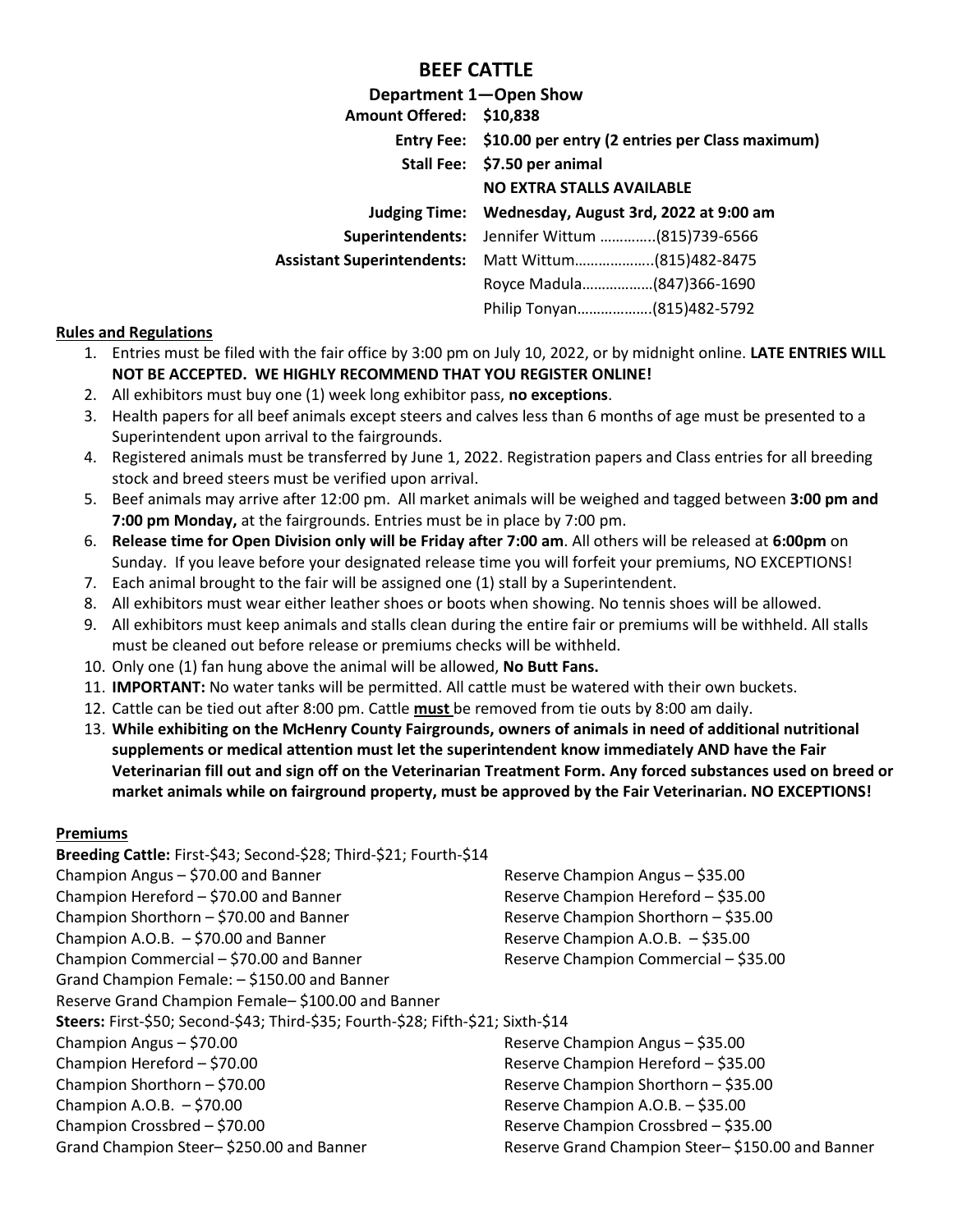### **Bonus Premiums Showmanship:** (Winner of each age group will receive \$20 plus a rosette) Ages 8-11 Ages 12-15 Ages 16 & Over

#### **Northern Illinois Shorthorn Unlimited Steer Program:**

Shorthorn steers purchased this year and nominated by the breeder of the Northern Illinois Shorthorn Unlimited Association (NISUA) are eligible to show in this special steer Division. There are no entry fees. Entries will be made the day of the Open Division steer show. (Any questions contact Frank Kearns at 847-833-2609). **Payouts** will be made by the NISUA representative the day of the show and are as follows: \$100, \$90, \$80, \$70, \$60, \$50, \$40, \$30, \$20, \$10.

#### **Top 10 Hereford Steer Program:**

Hereford steers purchased this year and nominated by the breeder of the Northern Illinois Hereford Association (NIHA) are eligible to show in this special steer Division. There are no entry fees. Entries will be made the day of the Open Division steer show. (Any questions contact Frank Kearns at 847-833-2609). **Payouts** will be made by the NIHA representative the day of the show and are as follows: \$100, \$90, \$80, \$70, \$60, \$50, \$40, \$30, \$20, \$10.

#### **Division Definitions:**

Angus, Hereford, Shorthorn (with registration papers from breed association) A.O.B. (All other breeds with breed registration papers) Commercial (all non-registered cattle)

#### **Class Definitions:**

Senior Yearling Heifer – born between July 1, 2020 and December 31, 2020 Junior Yearling Heifer – born between January 1, 2021 and April 30, 2021 Summer Yearling Heifer – born between May 1, 2021 and August 31, 2021 Senior Heifer Calf – born between September 1, 2021 and December 31, 2021 Junior Heifer Calf – born between January 1, 2022 and May 31, 2022 Junior Bull Calf – born between January 1, 2022 and May 31, 2022 Cow/Calf – cow born before January 1, 2012 with calf born between January 1, 2022 and May 31, 2022 Produce of Dam – 2 animals from same dam \* Ribbons will not be given for pairs or produce of dam classes.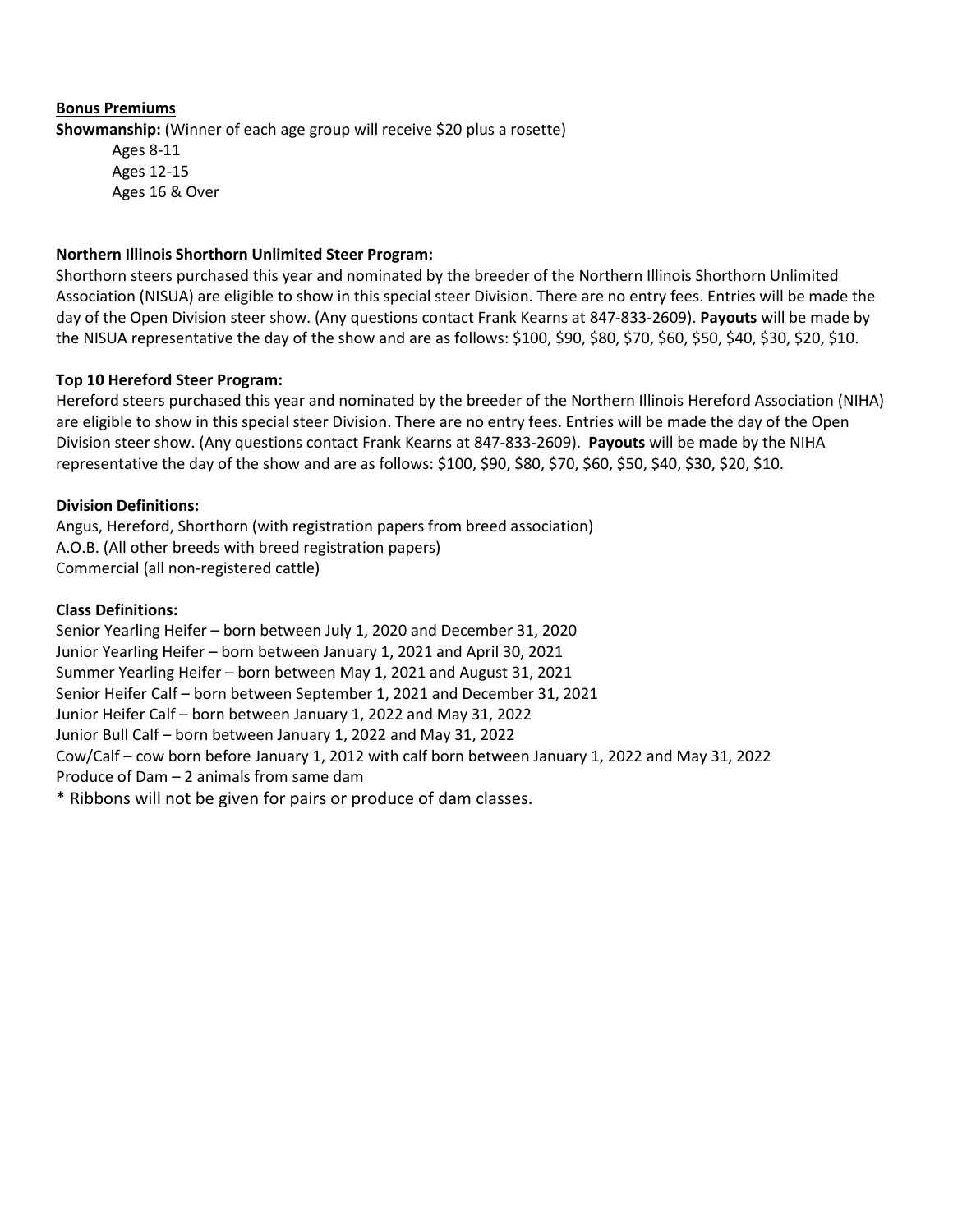| <b>Division</b>        | <b>Class</b>                                   |                                                       |  |  |  |  |  |
|------------------------|------------------------------------------------|-------------------------------------------------------|--|--|--|--|--|
| <b>BREEDING CATTLE</b> |                                                |                                                       |  |  |  |  |  |
| A Angus                | 6 Junior bull calf<br>1 Senior yearling heifer |                                                       |  |  |  |  |  |
| <b>B</b> Hereford      | 2 Junior yearling heifer                       | <b>7</b> Cow/calf                                     |  |  |  |  |  |
| <b>C</b> Shorthorn     | <b>3</b> Summer yearling heifer                | <b>8</b> Pair of junior calves                        |  |  |  |  |  |
| <b>D</b> A.O.B.        | 4 Senior heifer calf                           | <b>9 Pair of females</b>                              |  |  |  |  |  |
|                        | 5 Junior heifer calf                           | 10 Produce of Dam                                     |  |  |  |  |  |
| <b>E</b> Commercial    | 1 Junior Heifer Calf                           | 4 Cow/calf                                            |  |  |  |  |  |
|                        | 2 Yearling Heifer                              | 5 Pair of junior calves                               |  |  |  |  |  |
|                        | <b>3</b> Junior Bull Calf                      | 6 Pair of females                                     |  |  |  |  |  |
| <b>MARKET STEERS</b>   |                                                |                                                       |  |  |  |  |  |
| <b>F</b> Angus         |                                                | 1 Market Steers (will be divided into weight classes) |  |  |  |  |  |
| <b>G</b> Hereford      |                                                |                                                       |  |  |  |  |  |
| <b>H</b> Shorthorn     |                                                |                                                       |  |  |  |  |  |
| IA.O.B                 |                                                |                                                       |  |  |  |  |  |
| J Crossbred            |                                                |                                                       |  |  |  |  |  |